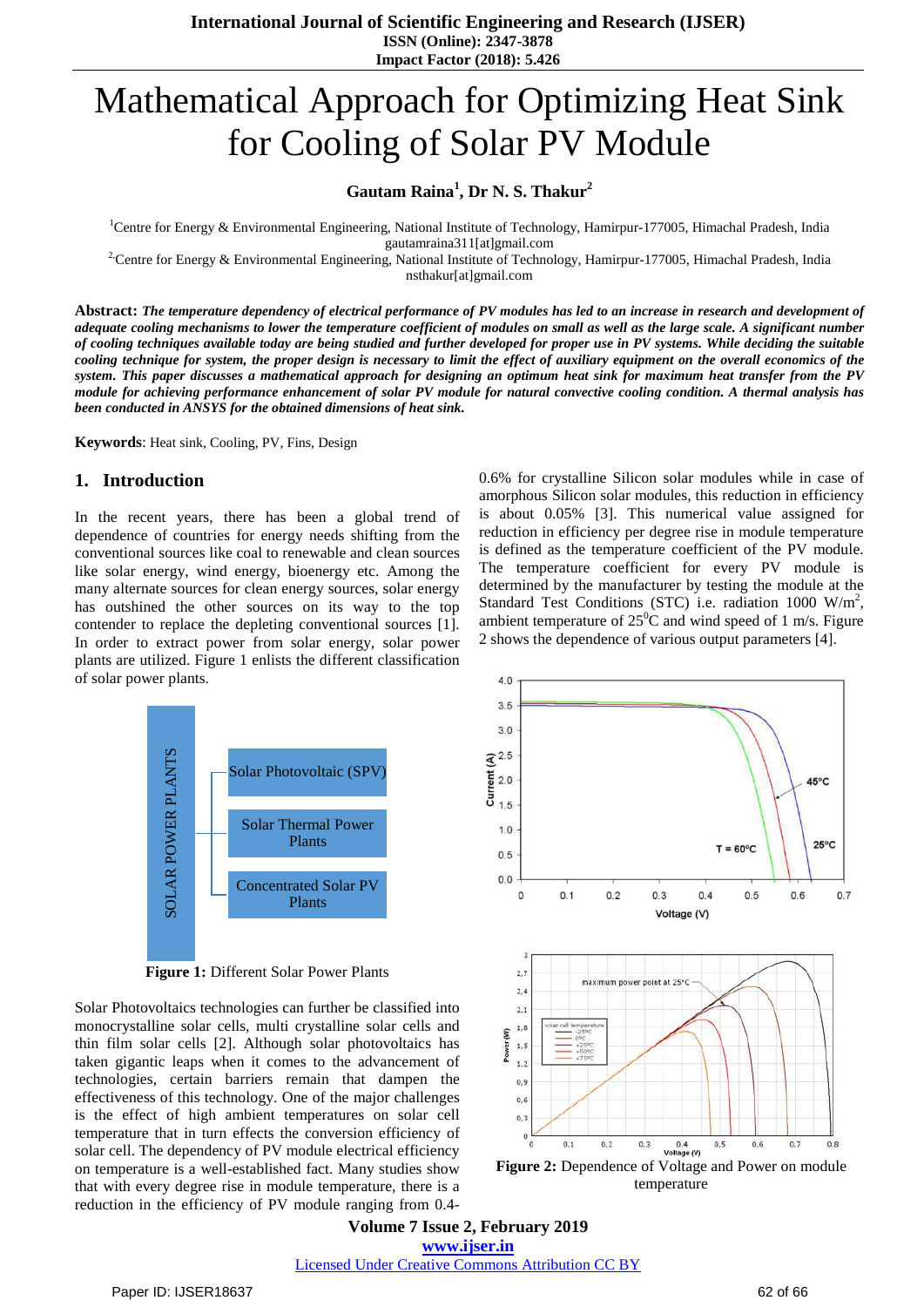### **International Journal of Scientific Engineering and Research (IJSER) ISSN (Online): 2347-3878 Impact Factor (2018): 5.426**

It can be clearly observed from the above figure that as the module temperature increases over the STC temperature, the output voltage and power gradually decreases, thus leading to a fall in the electrical efficiency of the PV module. The dependency of efficiency on the temperature arises due to the dependency of the open circuit voltage  $(V_{OC})$  on temperature which varies with temperature due to the change in the reverse saturation current  $(I<sub>o</sub>)$  [5]. The following correlation can be used to describe the variation of open circuit voltage with temperature change:

$$
\left(\frac{d(Voc)}{dt}\right) = \left(\frac{1}{T}\right)\left(Voc - \left(\frac{Eg}{q}\right)\right) \tag{i}
$$

Where Eg/q is the ideal voltage that should be derived from the module. This term is always greater than  $V_{OC}$  as the real voltage is obtained after incurring certain losses. Thus an increase in temperature causes a decrease in the  $V_{OC}$ .

# **2. Cooling Requirements and Methodologies: A Review**

The increase in module temperature over the STC limit is a major barrier in achieving the rated power from PV module. This leads to sizing problems while designing PV systems on a large scale and can cause an upward shift in the economics of the system. The rise in module temperature can also lead to several mechanical damages to the module like cracks, degradation, mismatch etc. [6]. These damages limit the life of the PV and increase the payback period, both of which are undesirable. Thus an adequate and effective cooling mechanism is required to limit the effect of high module temperatures on the conversion efficiency. Various studies have been conducted all over the world where researchers have tried to determine the effectiveness of various cooling methods. Both review works as well as experimental works have been carried out in this research area. Depending on the use of external power for cooling purposes, cooling can be further classified into active cooling and passive cooling.

Skoplaki et al. reviewed various works correlating the dependency of module temperature on their performance and list out a large number of equations that equate the temperature-performance relation [7]. The authors suggest that while rating PV modules, factors such as irradiation over an area, average ambient temperatures etc. need to be considered before deciding which correlation to use. Hasanuzzaman et al. studied the different cooling technologies available for PV systems. Their study shows that while passive cooling techniques show a temperature reduction of 6-20  $^{0}C$ , the active cooling systems are much more efficient with a temperature reduction of over  $30^0C$  [8]. Active cooling may serve additional purposes like domestic water heating and air circulation. Sargunanathan et al. reviewed different active and passive techniques and concluded that heat pipe assisted cooling is most efficient with a reduction of  $30^{\circ}$ C-40<sup>o</sup>C in module temperature [9]. Nizetic et al. in their work, studied both the passive cooling techniques as well as the active cooling techniques. In case of passive cooling techniques, the authors suggest that after taking all factors like cost, environmental impact, size etc., the most effective cooling technique is air cooling while water based cooling is the most effective in reducing module temperature among various active cooling techniques with an efficiency improvement in the range of 10-15% [10-11]. Shukla et al. carried out a review work of different cooling methods of PV module and observe that PCM assisted cooling is the most effective cooling mechanism while thermoelectric cooling being the most inefficient [12].

While the aforementioned studies enlist review works, several experimental works have also been conducted to corroborate these findings. Nebbali et al. utilized the properties of pulsed air to cool the PV module. This is an active cooling method which resulted in an efficiency improvement of 71.43% [13]. Leow et al. investigated the temperature profiles of solar panel by changing wind velocities using ANSYS. Their experiment shows that as the wind speed increases, the panel temperature decreases due to increased convection [14]. Jakhrani et al. fabricated and analysed an active cooling system to enhance the performance of panel and achieved an increase of 6.7% in efficiency by making use of aluminium fins [15]. Syafiqah et al. evaluated the temperature drop of PV panel by altering the number of fans. Lowest operating temperatures were observed with maximum number of fans, with a temperature drop of  $18^{\circ}$ C [16]. A recent study, with the help of simulation software, emphasises that increasing heat transfer area and increasing the convective heat transfer coefficient can lead to reduction in panel temperature. This increase in heat transfer area can be achieved using heat sinks i.e. fins. [17]. A study conducted by Sharma et al. uses fins to improve the electrical efficiency of solar panel. The authors observed an efficiency improvement of 5-6% using air cooled heat sinks [18].

These studies collectively reiterate the fact that an adequate cooling technique can enhance the efficiency of PV module while not affecting the overall economics of the system. This paper aims to mathematically, with the help of heat transfer relations, determine the optimum dimensions of heat sink to maximize the reduction in solar panel temperature.

# **3. Problem Identification**

The previous works have made use of heat sinks to improve the performance of solar panel but have not considered the appropriate design factors of the heat sink like thickness, spacing of fins, optimum number of fins etc. A proper design can help elevate the temperature reduction effectively. While certain assumptions are necessary as it is very difficult to control all factors, the authors of this work have tried to maintain accuracy in the results. The material selected for rectangular fins is Aluminium. Although it has lower thermal conductivity compared to copper, it is relatively cheaper. The width of fins is predetermined in accordance with the width of the solar panel. The wind velocity is decided by considering an annual average of the location of study i.e. Hamirpur, India while the ambient temperature is maintained at  $25^{\circ}$ C. Figure 3 shows a cross section of rectangular fins [19].

**Volume 7 Issue 2, February 2019 www.ijser.in** Licensed Under Creative Commons Attribution CC BY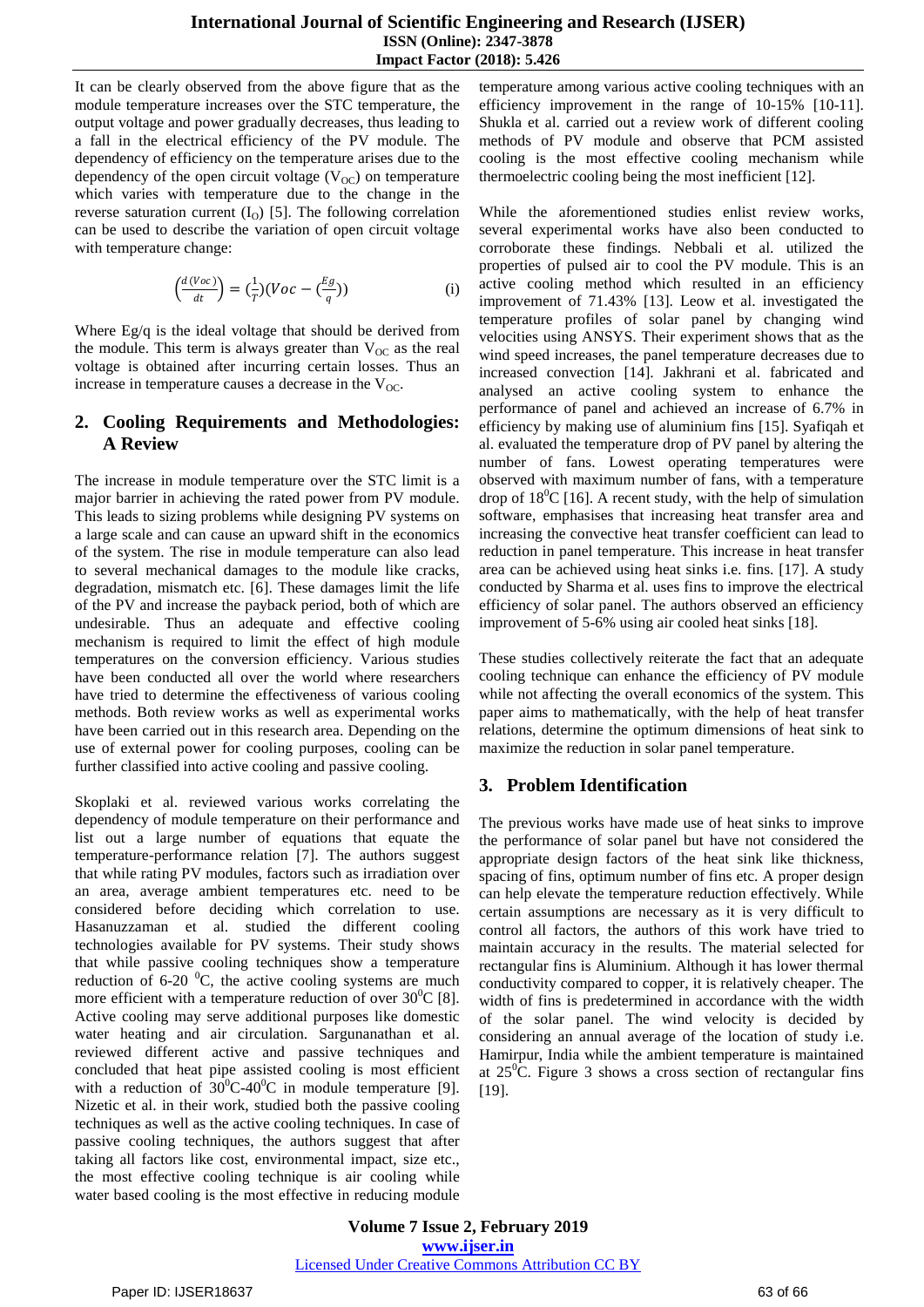

**Figure 3:** Cross section of rectangular fin

# **4. Design Methodology**

The PV panel used for this study is amorphous silicon solar panel of the following specifications:

| <b>Table 1:</b> Specifications of Failer Osed In Study |                              |
|--------------------------------------------------------|------------------------------|
| Manufacturer                                           | Orb Energy                   |
| Nominal Peak Power $P_{MPP}$                           | 5 W                          |
| Open Circuit Voltage $V_{OC}$                          | 26.70 V                      |
| Short Circuit Current $I_{SC}$                         | $410 \text{ mA}$             |
| Maximum Power Voltage V <sub>PM</sub>                  | 17 V                         |
| Maximum Power Current I <sub>PM</sub>                  | 295 mA                       |
| ſvR                                                    | $0.405x0.345$ m <sup>2</sup> |

**Table 1:** Specifications of Panel Used in study

The known parameters for determination of fin data are given below:

Average ambient wind speed (U) (calculated for the location of study from the period  $30<sup>th</sup>$  August 2017 to  $30<sup>Th</sup>$  August 2018)-1.8 m/s

Ambient Temperature  $(T_A)$ : 25<sup>0</sup>C

Width of Fins (b): 0.3 m.

Difference between backside panel temperature and ambient  $\Delta T = 20^0C$ .

Since PV modules are rated at STC radiation of 1000  $W/m^2$ , the design for fins has also been carried out for same radiation value. The energy balance for the module can be given by equation (ii)

$$
E_{in} = E_{out} + E_{LOSSES}
$$
 (ii)

 $E_{IN}$  is the incoming solar insolation whereas  $E_{OUT}$  is the electrical output achieved from the solar PV module. The losses that are incurred include the loss of energy in the form of heat which is responsible for the rise in the PV module temperature [20]. Using equation (iii), the increased heat transfer by the use of heat sink can be determined.

$$
Q_{Fin} = h * A_c * \Delta T * N_{OPT}
$$
 (iii)

PV cell absorbs the radiation of a particular wavelength spectrum which is of the same range as the PV cell semiconductor. Remaining radiation is the loss that is depicted in equation (ii). The remaining radiation is of wavelength that is not absorbed by the PV module and results in heating of the PV module. This heat is conducted down to the backside of the module causing the backside temperature to be  $20^0C-30^0C$  greater than the surrounding temperature. Studies indicate that the back surface temperature is a close approximation to the cell temperature; hence it is safe to design the heat sink for the back surface temperature [21].

The correlations used to determine the fin dimensions are described in table 2.

| <b>Table 2:</b> Correlations for determining $\text{m}$ dimensions $ 22 $ |                  |                                                                                                                                                                             |
|---------------------------------------------------------------------------|------------------|-----------------------------------------------------------------------------------------------------------------------------------------------------------------------------|
| Reynolds Number                                                           | Re               | $\frac{Ub}{v}$<br>Where:<br>$v =$ kinematic viscosity of air at 25 <sup>0</sup> C<br>$= 1.5 \times 10^{-5}$ m <sup>2</sup> /s                                               |
| <b>Convective Heat Transfer Coefficient</b>                               | h                | $0.664 * \left(\frac{K_{air}}{h}\right) * (Pr^{0.3}) * (Re^{0.5})$<br>Pr- Prandtl Number $=0.7$<br>$K_{\text{AIR}}$ = Thermal conductivity of air at $25^{\circ}$ C = 0.028 |
| Volume of Fin                                                             | V <sub>FIN</sub> | $V = m/\rho$<br>$p$ = density of fin material (aluminium)= 2.707 g/cm <sup>3</sup>                                                                                          |
| Thickness of fin                                                          | $t_{\text{FIN}}$ | $t = \left(\left(\frac{V_{fin}}{h}\right)^{0.66}\right) * \left(\left(\frac{h}{K_{ol}}\right)^{0.33}\right)$<br>$K_{AL}$ = Thermal conductivity of Aluminium = 205 W/mK     |
| Height of Fin                                                             | $H_{FIN}$        | $H_{fin} = \left(\left(\frac{V_{fin}}{h}\right)^{0.33}\right) * \left(\left(\frac{h}{K_{rel}}\right)^{-0.33}\right)$                                                        |
| Spacing between Fins                                                      | $S_{\text{OPT}}$ |                                                                                                                                                                             |
| <b>Optimum Number of Fins</b>                                             | $N_{\rm OPT}$    | $\frac{S_{OPT} = 3.2 * (Pr^{-0.25}) * (Re^{-0.5}) * b}{N_{OPT} = \frac{L_{PANEL}}{S_{OPT} + t_{FIN}}$<br>Where $L_{\text{PANEL}}$ = length of test PV panel                 |

**Table 2:** Correlations for determining fin dimensions [22]

These correlations help determine the optimum size of fins that should be utilized for enhancing heat transfer from the panel thereby reducing the panel temperature thus increasing the efficiency. The above relations are derived with the assumption that the fin has a low slenderness ratio i.e. the ratio of thickness of fin to its height is less than one. Along

with this, it has also been assumed that all the heat from the PV module is being distributed to the ambient through the backside of the module with no radiation or convection occurring from the remaining faces of the panel. It has also been assumed that the backside EVA layer and PVF film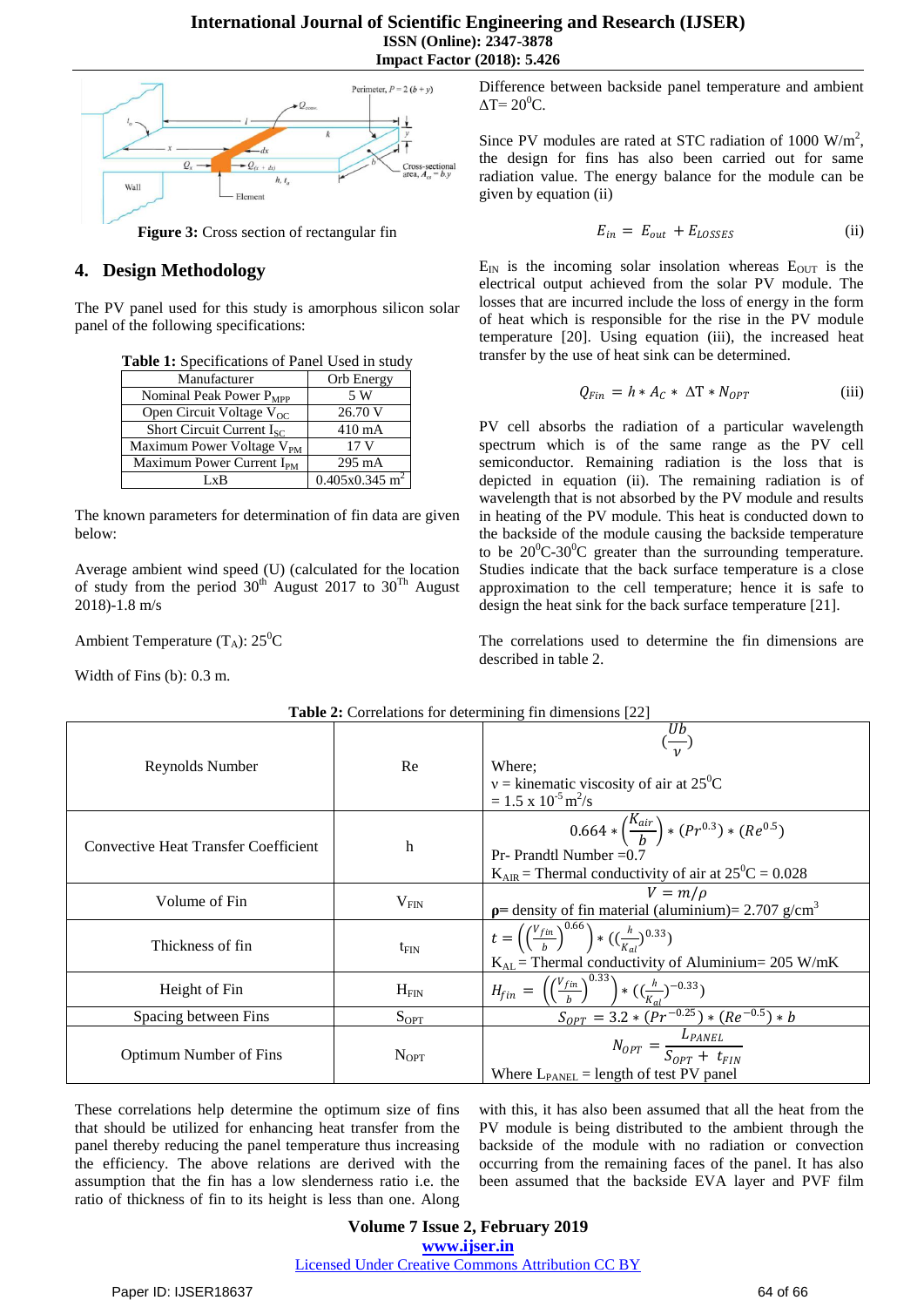offer negligible thermal resistance to the conduction of heat to backside of PV module.

# **5. Results**

Using the correlations mentioned in previous section and using the known data, the optimum fin dimensions for particular PV module can be deliberated. The results obtained show that for maximum heat dissipation, it is necessary that the fins to be designed be thin and closely packed. The geometry of heat sink obtained using mathematical relations are mentioned hereafter:

Fin dimensions: b x H x t =  $0.3$  x  $0.02$  x  $0.00204$  m<sup>3</sup> Spacing between adjacent fins:  $S_{\text{OPT}} = 0.0055$  m Optimum number of fins for panel length  $0.38$  m = 50

Using equation (iii), the maximum possible heat dissipated using the heat sink from backside of PV module to atmosphere amounts to 126.36 W. This heat transfer may vary at any given point in relation to the difference between the module backside and ambient temperature, thus reducing the back surface temperature of PV panel. The use of heat sink thus creates a temperature gradient in the direction of heat sink causing excess heat to flow in direction of gradient, thereby having the overall effect of reduction of PV module temperature. Using the aforementioned mathematical relations, a heat sink can be designed for optimum performance for any given PV module. The heat sink obtained is designed for the case of natural convection. The results will vary significantly if forced convection is considered. A close approximation to optimum size of heat sink for has been realised, however the best results can only be achieved after considering the weight limitations and the economics of heat sink. The efficiency of the fin can be calculated using equation (iv).

$$
\eta = (\tanh(m * H_{fin}))/(m * H_{fin})
$$
 (iv)

The above equation shows that for the designed fin dimensions, an efficiency of 99% can be achieved. This highlights the result that for the calculated dimensions, the heat transfer will be most effective. Figure 4 and 5 showcase the temperature distributions on the test panel under given irradiation with and without heat sink respectively. The figures show that by using an optimally designed heat sink, a reduction in temperatures of the PV panel in the range of  $30^0C-40^0C$  can be achieved. It can be observed from the figure that using a heat sink of optimum design can help in reducing the temperature of PV panel thus affecting the electrical efficiency.



**Figure 4:** Temperature distribution of test panel using heat sink



**Figure 5:** Temperature distribution of test panel for bare panel condition

# **6. Conclusion**

Although promising, PV technology still faces a number of challenges in achieving maximum output. One such barrier is the effect of high ambient and module temperatures on the working of PV module. A significant number of cooling technologies have developed over the years with the purpose of maintain the PV module temperature within subscribed limits. Optimum design of these cooling systems is of utmost importance as they may determine the overall economics and efficiency of the PV system. One such technique is the use of a heat sink for natural or forced convective cooling of PV module. The design of a heat sink for PV module of known dimensions has been carried out in this work and the best possible design has been realised. The results thus obtained are further analysed using ANSYS software. The simulation work stipulates that proper designing of heat sink can help achieve maximum temperature reduction thus enhancing the electrical efficiency of PV panel. Certain assumptions are necessary to design an optimum heat sink but most accurate results can be achieved by considering the weight limitations and economics of heat sink.